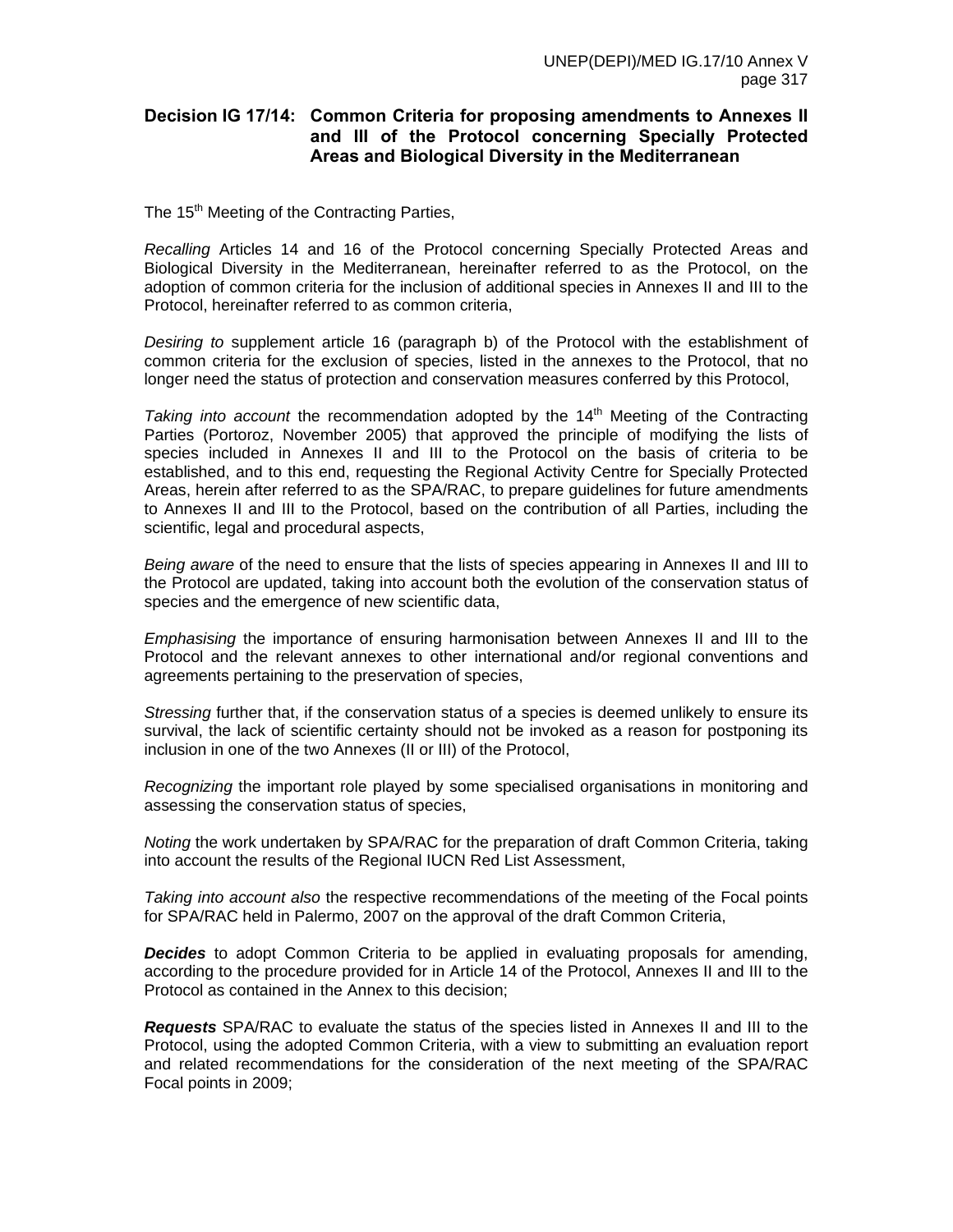UNEP(DEPI)/MED IG.17/10 Annex V page 318

*Invites* the Contracting parties to provide the necessary information to SPA/RAC in view of the preparation of the abovementioned evaluation report and the related recommendations.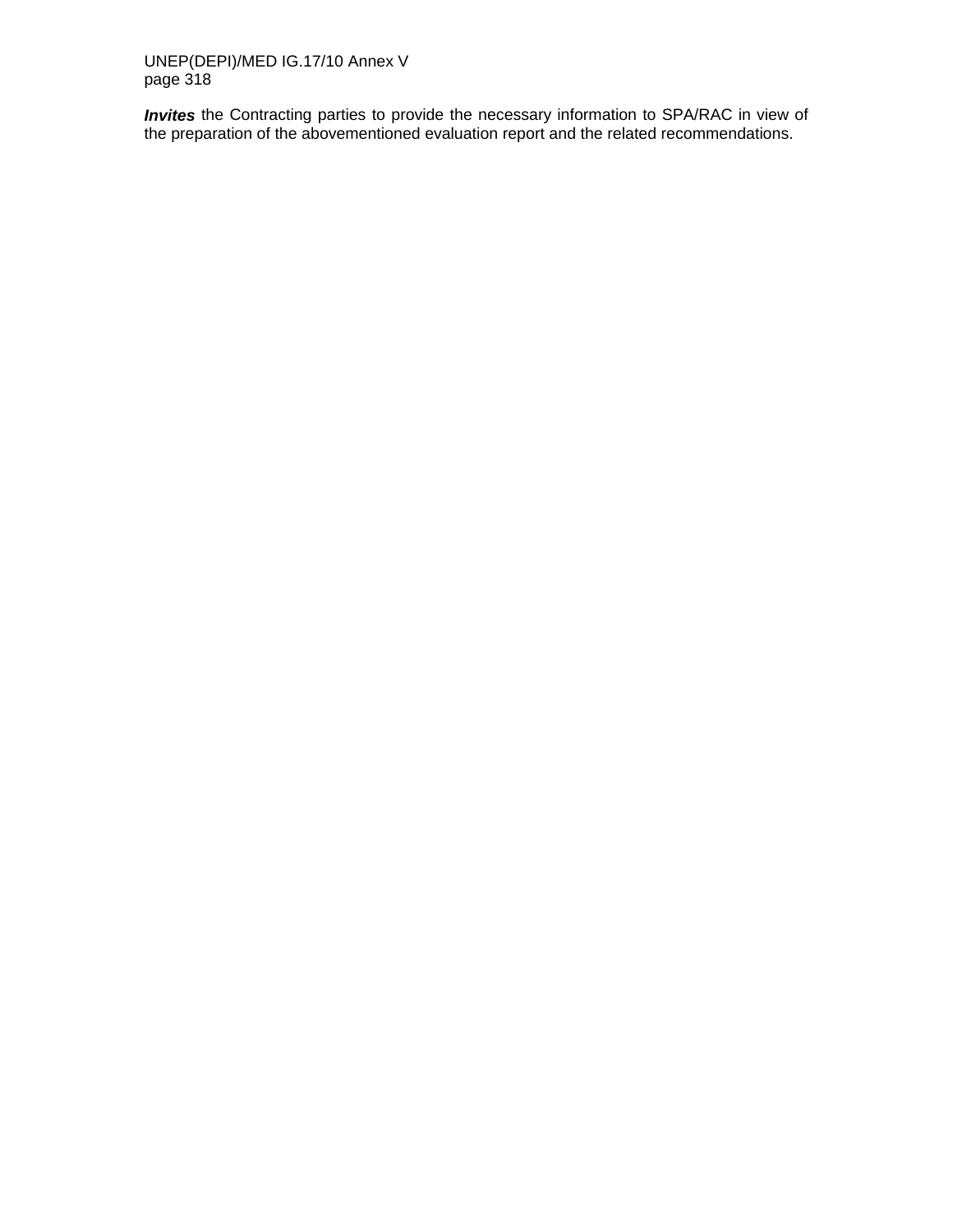# **ANNEX**

## **Common Criteria for proposing amendments to Annexes II and III of the Protocol concerning Specially Protected Areas and Biological Diversity in the Mediterranean**

### **General principles**

l

1. The present criteria will apply to the evaluation of proposals for:

- inclusion of new species in Annexes II and III of the Protocol;
- removing species from these annexes;
- transferring species from one of the said lists to the other;
- modifying the names of species, as a result of changes occurred in taxonomy

2. No limit is set either on the total number of species included in Annexes II and III of the Protocol, nor on the number of species that an individual Party can propose for inclusion in these annexes. However, Parties agree that species will be selected on a scientific basis and will be included in the Annexes based on their conservation status; they will therefore have to conform to the conditions laid out in the Protocol and to one or several of the following criteria.

3. The IUCN Red List<sup>47</sup> categories and criteria developed for assessing the conservation status of species are used by most international conventions. It is recommended that they be used for assessing the status of species when examining proposals for amending Annexes II and III of the Protocol.

4. A species that is threatened outside the Mediterranean region and is known to be occasionally or marginally present in the Mediterranean may be considered for inclusion in the Annexes to the Protocol unless it is a potential invasive . species.

5. The criteria listed below do not figure either in order of importance or of priority.

#### **Common Criteria to be applied in evaluating proposals for inclusion of species in Annex II of the Protocol**

1. A species can be included in Annex II to the Protocol if, on the basis of reliable scientific data, it is demonstrated that :

- the species is in decline with a substantial reduction in its numbers (observed, estimated, inferred or suspected); or that
- important reductions (including fragmentation) of its habitats have been observed in the Mediterranean or that
- the species or its Mediterranean population figures on the IUCN red list as critically endangered, endangered or vulnerable or appears in the IUCN-ACCOBAMS cetacean Red List.

<sup>&</sup>lt;sup>47</sup> (a) IUCN 2001. IUCN red list Categories and criteria. Version 3.I. Species Survival Commission, Gland. (b) IUCN 2003. Guidelines for the Application of IUCN red list Criteria on the regional level. Version 3.0 Species Survival Commission. Gland. The two documents can be downloaded from: http ://www.redlist.org/info/categories\_criteria.html.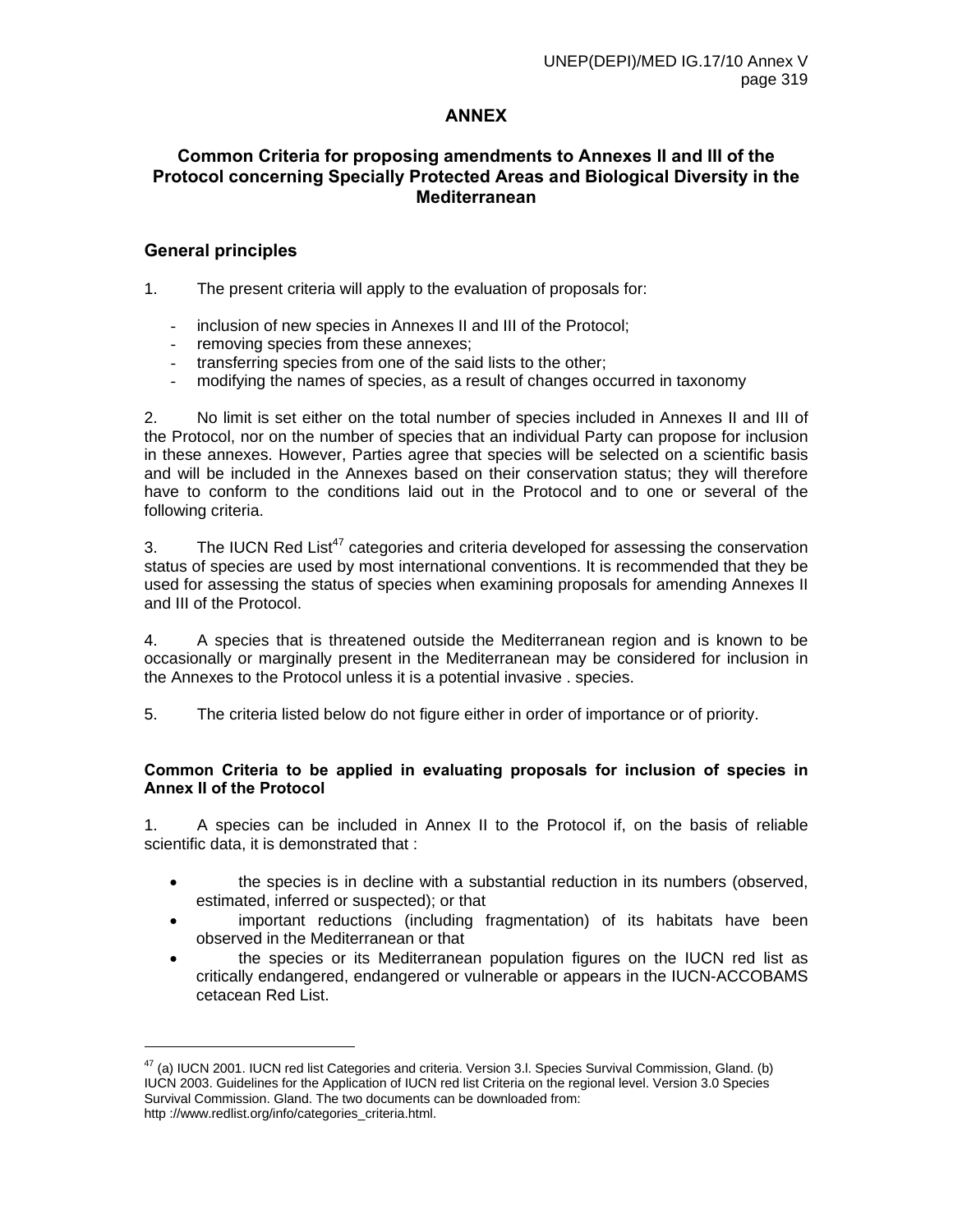2. Habitat building species and those at the basis of important biological formations for the Mediterranean may be included in Annex II of the Protocol if important regressions of the said habitats or of the areas covered by the said formations have been observed, inferred or suspected over the last 10 years.

3. A species endemic to a country, or a group of countries, may be included in Annex II of the Protocol at the proposal of the country, or of the group of countries in question.

4. The inclusion of a species in Annex II of the Protocol may be decided if it proves necessary to the adequate implementation of conservation measures advocated for a species already included in the said annex.

#### **Common Criteria to be applied in evaluating proposals for the inclusion of species in Annex III of the Protocol**

5. A species may be included in Annex III of the Protocol if:

- statistical data show a regression of more than 50% of landings over the past 5 years; or
- unless its exploitation is regulated, it is likely to fall into the category of endangered or threatened species as defined by the Protocol.

6. A species may be included in Annex III of the Protocol if the techniques used to exploit it are destructive to biological formations or habitats listed on the reference list of habitats of conservation interest adopted within the MAP framework.

#### **Common Criteria to be applied in evaluating proposals for removing species from Annexes II and III of the Protocol**

7. A species may be removed from Annexes II or III of the Protocol if reliable data, especially better available scientific data, indicate that the reasons that led to its initial inclusion no longer exist.

8. However, removal can only be considered if the said species runs no risk, in the short or medium term, of finding itself in the condition that originally warranted its inclusion in the said annexes.

Procedures to be followed in proposing amendments to Annexes II and III of the Protocol.

#### **With a view to facilitating the implementation of Article 23 of the Convention and articles 14 and 16 of the SPA and Biodiversity Protocol, the following procedure is proposed to be followed:**

- (a) The Parties submitting proposals for inclusion of species or their removal from an Annex will submit a proposal to the Regional Activity Centre for Specially Protected Areas, in conformity with the attached model, at least 90 days before the Meeting of Focal Points for SPAs. The proposal must be submitted either in English or in French;
- (b) The Centre will immediately forward the proposal, in its original version, to the other Parties and to the Coordinating Unit;
- (c) The proposal will be submitted to the meeting of Focal Points for SPAs, which will proceed to evaluate it in the light of the above common criteria. To this end, SPA/RAC will proceed to the translation of the original version so that the proposal may be sent to the Focal Points for SPAs and to the relevant international